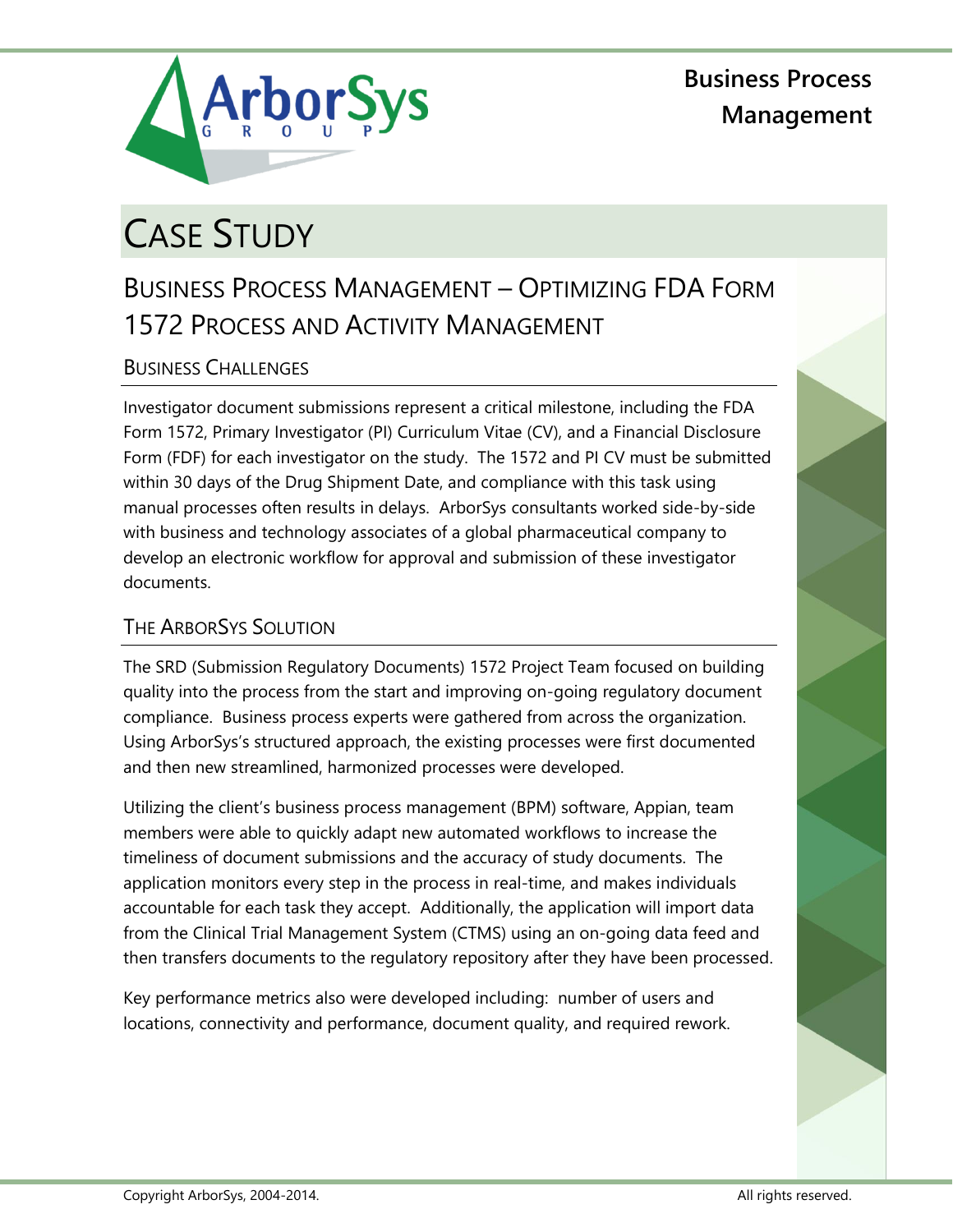The application is currently be used by personnel in charge of document submission and management activities (e.g., Clinical Research Associate, Clinical Project Leader, Regulatory Operations, etc.) for 2 clinical studies that include over 200 study sites.



#### VALUE DELIVERED

The new application improved quality and regulatory compliance, while lowering the risk of non-compliance by providing traceability of documents for a study, and by creating a new standardized and automated process for the FDA 1572 forms, CVs, and FDFs delivering:

- Automated workflows for uploading and approving the study documents
- A basis for evaluating the Submission document preparation readiness
- Process visibility to ensure compliance in a timely manner
- Automated transfer of final approved documents into the client's regulatory repository
- Tracking and reporting of process status
- Metrics to monitor compliance with timelines as defined in the respective processes

Major business goals achieved were: